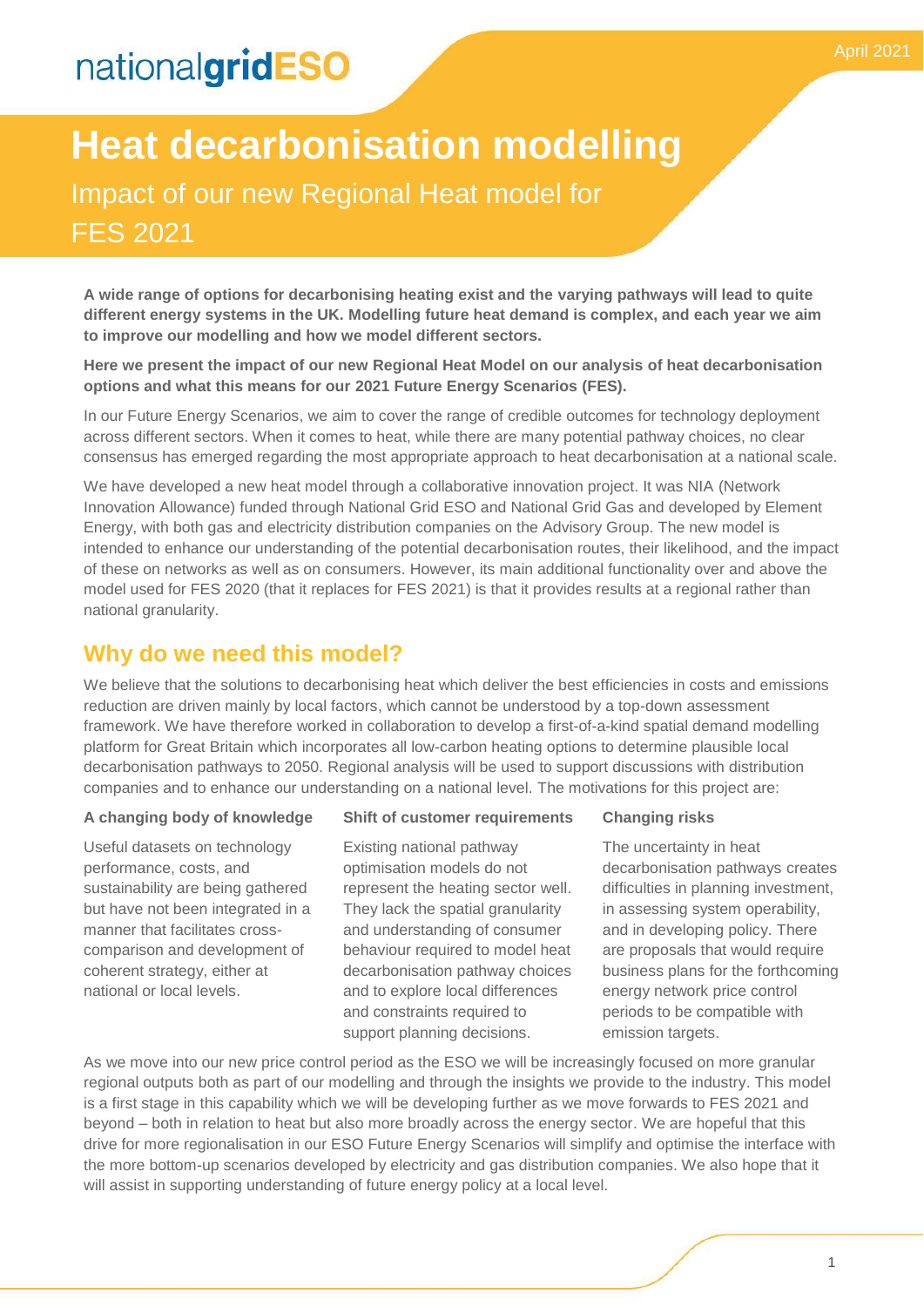## nationalgridESO

## **How does the model work?**

The heat decarbonisation pathways generated by the model are not constrained to just follow a high-level topdown scenario framework. Instead, the user can define a number of detailed key scenario parameters, set in line with the levers within each scenario, describing a range of policy, social, and macroeconomic conditions, and the model will produce a forecast of the heat decarbonisation pathway based on:

- the economics of different technology choices,
- the decision-making of individual consumers, and
- local infrastructure investment decisions.

We build up a picture of current heating demand from a range of data sources on building stock attributes and occupancy profiles, including housing survey data, EPC data, and metering data from small geographical areas (lower super output areas or LSOAs). The model also takes account of our assumptions on housing growth, affected by new build and demolition rates, which are fixed across the four scenarios. The model ensures that there is full competition between the various building level technologies, district heating and hydrogen networks at the lowest spatial granularity relevant to the technology or infrastructure choice.



*Figure 1: Schematic of the GB Heat Decarbonisation Model*

The low carbon technologies we currently use in the model are:

| <b>ASHP (Air Source Heat Pump)</b>                 | Hybrid: electric heat pump + natural gas boiler |
|----------------------------------------------------|-------------------------------------------------|
| <b>GSHP (Ground Source Heat Pump)</b>              | Hybrid: electric heat pump + biofuel boiler     |
| Solar thermal (combined with a baseline technology | Hybrid: electric heat pump + electric resistive |
| so that all the demand can be met)                 | element                                         |
| Electric storage heaters                           | Hybrid: electric heat pump + hydrogen boiler    |
| Electric resistive heating                         | Hydrogen boiler                                 |
| Electric boiler                                    | <b>District Heat</b>                            |
| Biomass boiler                                     | Gas CHP (combined heat & power)                 |
| BioLPG/BioKerosene boiler                          | <b>Biomass CHP</b>                              |
|                                                    |                                                 |